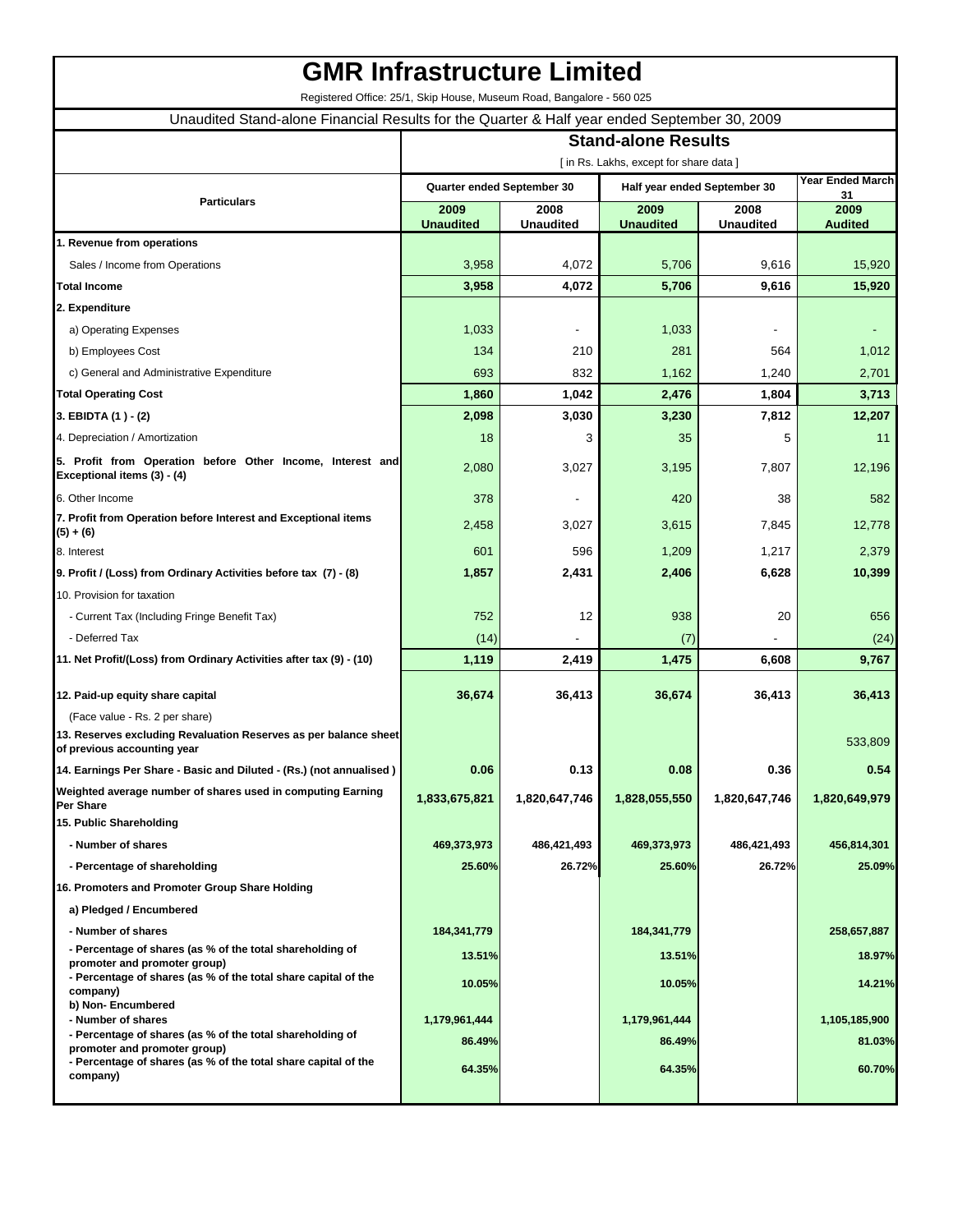| <b>GMR Infrastructure Limited</b> |  |
|-----------------------------------|--|
|-----------------------------------|--|

| Report on Stand-alone Segment Revenue, Results and Capital Employed |                            |                          |                              |                          |                        |  |  |
|---------------------------------------------------------------------|----------------------------|--------------------------|------------------------------|--------------------------|------------------------|--|--|
|                                                                     |                            |                          |                              |                          |                        |  |  |
|                                                                     |                            |                          |                              |                          | (in Rs. Lakhs)         |  |  |
|                                                                     | Quarter ended September 30 |                          | Half year ended September 30 |                          | Year Ended March<br>31 |  |  |
| <b>Particulars</b>                                                  | 2009<br><b>Unaudited</b>   | 2008<br><b>Unaudited</b> | 2009<br><b>Unaudited</b>     | 2008<br><b>Unaudited</b> | 2009<br><b>Audited</b> |  |  |
|                                                                     |                            |                          |                              |                          |                        |  |  |
| 1. Segment Revenue                                                  |                            |                          |                              |                          |                        |  |  |
| a) EPC                                                              | 3,027                      |                          | 3,027                        |                          |                        |  |  |
| b) Others                                                           | 931                        | 4,072                    | 2,679                        | 9,616                    | 15,920                 |  |  |
| <b>Total</b>                                                        | 3,958                      | 4,072                    | 5,706                        | 9,616                    | 15,920                 |  |  |
| Less: Inter Segment                                                 |                            |                          |                              |                          |                        |  |  |
| Net Segment Revenue                                                 | 3,958                      | 4,072                    | 5,706                        | 9,616                    | 15,920                 |  |  |
|                                                                     |                            |                          |                              |                          |                        |  |  |
| 2. Segment Result [Profit before tax and interest ]                 |                            |                          |                              |                          |                        |  |  |
| a) EPC                                                              | 1,481                      |                          | 1,481                        |                          |                        |  |  |
| b) Others                                                           | 977                        | 3,027                    | 2,134                        | 7,845                    | 12,778                 |  |  |
| <b>Total</b>                                                        | 2,458                      | 3,027                    | 3,615                        | 7,845                    | 12,778                 |  |  |
| Less: Interest expenses                                             | 601                        | 596                      | 1,209                        | 1,217                    | 2,379                  |  |  |
| Profit before tax                                                   | 1,857                      | 2,431                    | 2,406                        | 6,628                    | 10,399                 |  |  |
|                                                                     |                            |                          |                              |                          |                        |  |  |
| 3. Capital employed                                                 |                            |                          |                              |                          |                        |  |  |
| (Segment Assets - Segment Liabilities)                              |                            |                          |                              |                          |                        |  |  |
| a) EPC                                                              | 956                        |                          | 956                          |                          |                        |  |  |
| b) Others                                                           | 585,670                    | 567,067                  | 585,670                      | 567,067                  | 570,201                |  |  |
| <b>Total</b>                                                        | 586,626                    | 567,067                  | 586,626                      | 567,067                  | 570,201                |  |  |